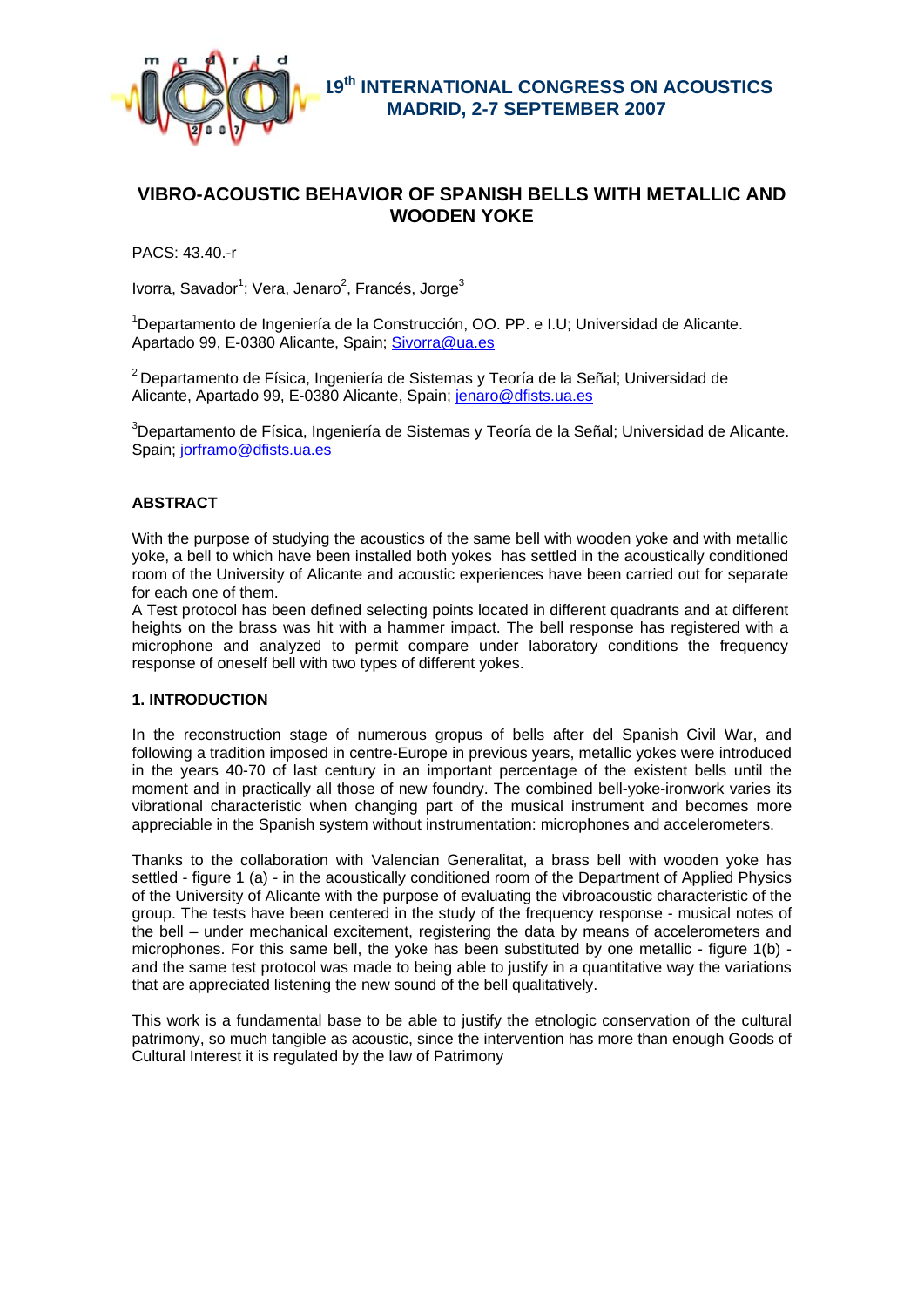

Figure 1: Bell analysed. (a) Wooden yoke. (b) Metallic yoke.

## **2. DESCRIPTION OF THE TEST CARRIED OUT**

Initially the tests starts with the wooden yoke (figure 1(a)) located on a supporting structure designed to the effect, to those that it has been anchored by means of two bearing. The most important characteristics in the bell of the bell appear reflected in the table 1.

A free field microphone Type 40AF has situated to a height of about 25 cm under the mouth of the bell as it is indicated in the figure 2(a). Ten rings have been marked on different heights on the brass (figure 2(b). Four points are situated in each ring (figure 2(b). The ring 2 practically coincides with the position of the clapper impact. The bell was mechanically excited by means of a nylon head hammer with a weight of 500 g. On each point of each ring it has been hit during 25 times registering the response of the bell during the whole process by means the microphone. This process has repeated twice for point. The registration has been carried out with a SYMPHONIE acquisition system with a sampling frequency of 51.200 Hz. The annalysis of the registered data has been carried out by means of the commercial software dBFA32.

| Table 1: Principal characteristics of bells studied. |                      |                     |                     |                               |                     |  |
|------------------------------------------------------|----------------------|---------------------|---------------------|-------------------------------|---------------------|--|
|                                                      | Mouth<br>diameter m) | Brass height<br>(m) | Total height<br>(m) | <b>Brass</b><br>Weight<br>(N) | Total weight<br>(N) |  |
| Bell with wooden yoke                                | 0.56                 | 0.53                | 1.30                | 1020                          | 1620                |  |
| Bell with metallic yoke                              | 0.56                 | 0.53                | 1.34                | 1020                          | 1630                |  |



Figure 2: Test made. (a) Position of the bell inside the acoustic room. (b) Pushing positions on bell.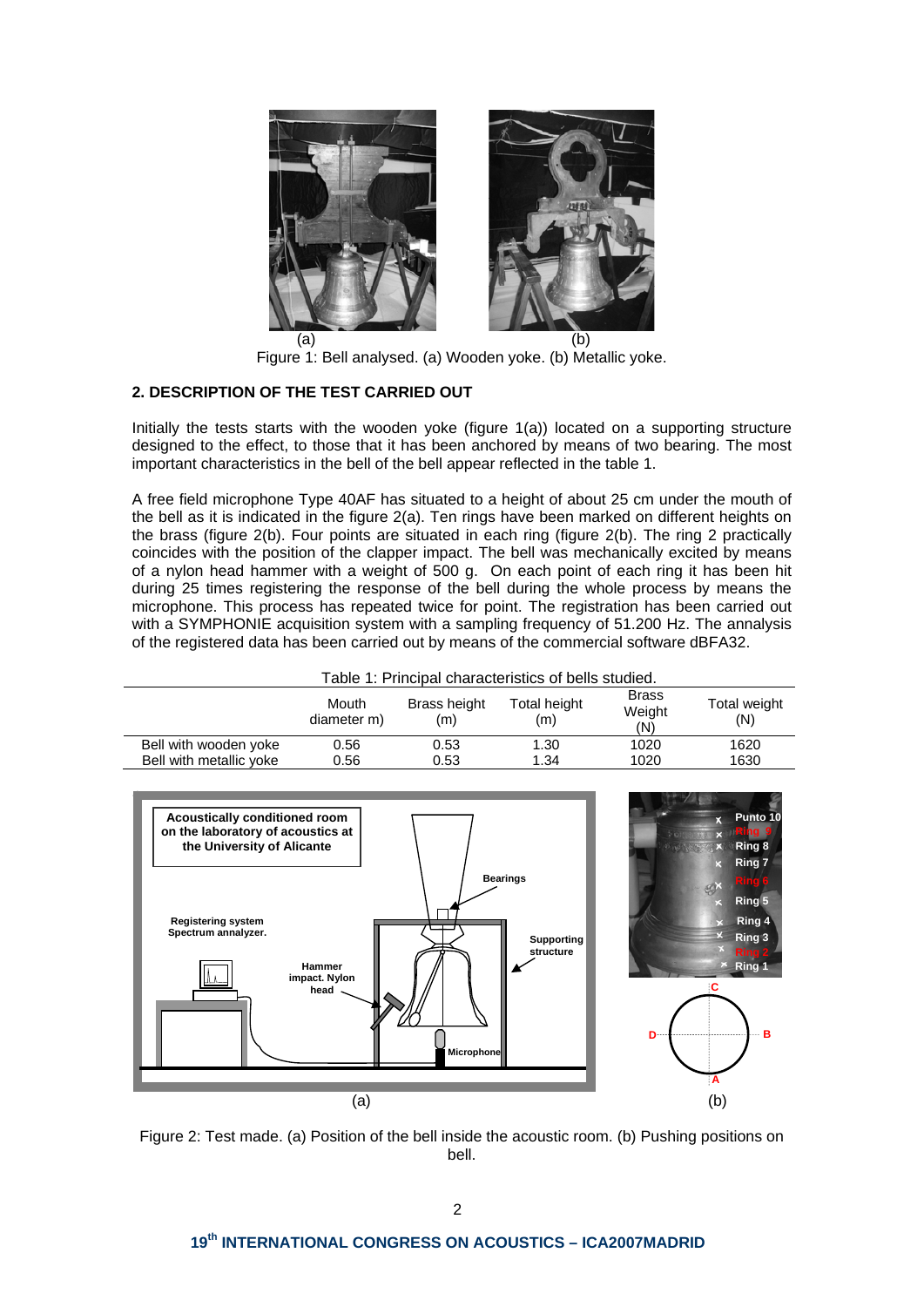When the wooden yoke is substituted for one metallic, an identical procedure has been carried out registering the response of the bell when it is mechanically excited by the hammer hit on the 40 points marked on this bell.

## **3. ANALYSIS OF THE OBTAINED SIGNALS**

Once registered the signals of the bell with metallic and wooden yoke it has proceeded to extract of these the corresponding queue of damping. This has been normalized for all the registered points. Starting from this transformed signal it has proceeded to their frequency analysis, so much in fine band - analysis FFT - like in wide band - bark bands -. The figure 3 is an illustrative sample of two analyzed signals queues.



Figure 3. Excitation response queue for the first ring in point A. (a) With metallic yoke. (b) With wooden yoke.

## **3.1. FFT Analysis**

Through the analysis in fine band the predominant harmonics have been determined in the response of the bell and consequently their musical notes. It has been identified in a same way these frequencies with the denomination characteristic musical notes (Simpson, 1895).



Figure 4. RMS Spectrum of registered signals. (a) Bell with metallic yoke. (b) Bell with wooden yoke

Of this analysis it can be proven that for the eighty signs analyzed by bell with wooden or metallic yoke, it cannot come off a differentiating conclusion; in both cases the behavior in each ring is very similar. Table 2 presents the main frequencies obtained.

| Table 2: Main musical notes. |                |                |  |  |  |
|------------------------------|----------------|----------------|--|--|--|
| Frequency                    | Bell note      | Musical note   |  |  |  |
| (Hz)                         | denomination   |                |  |  |  |
| 362,50                       | HUM            | $FA(3)$ # -35  |  |  |  |
| 653,13                       | <b>PRIME</b>   | $MI(4) - 16$   |  |  |  |
| 851,56                       | <b>TIERCE</b>  | $LA(4) b + 41$ |  |  |  |
| 1431,25                      | <b>NOMINAL</b> | $FA(5) + 42$   |  |  |  |
|                              |                |                |  |  |  |

### **3.2. Identification of some psychoacoustic parameters.**

Another type of psychoacoustic parameters have been obtained: Sonority, Sharpness, Force of Fluctuation, Tonality, Roughness, objective Nuisance and Sensation sound pleasure. Figure 5 presents the obtained results for some ring.

## **19th INTERNATIONAL CONGRESS ON ACOUSTICS – ICA2007MADRID**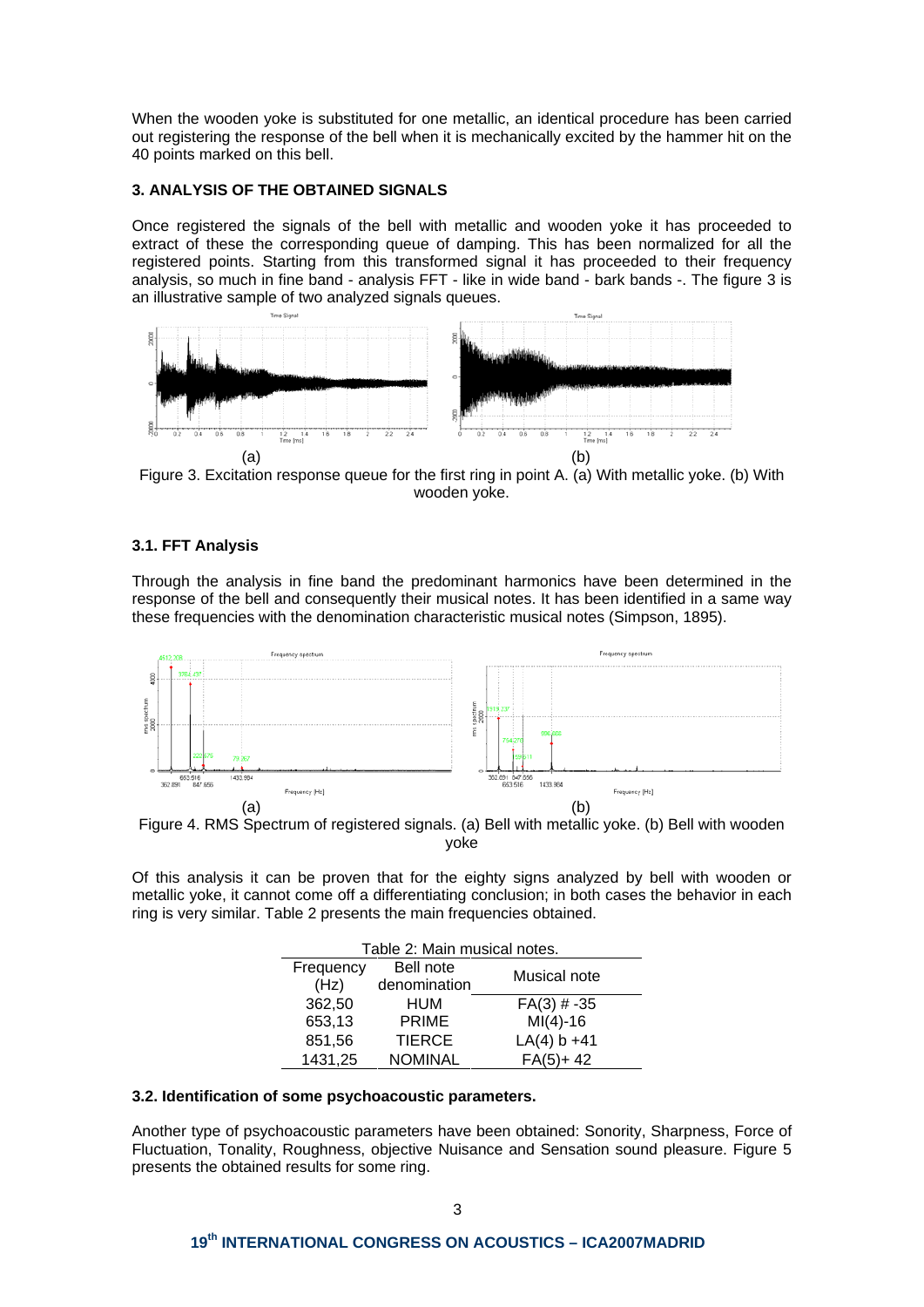

*Figure 5. Psychoacoustic parameters mathematically obtained from bell records.* 

Through this quantitative analysis it is possibly to observe important differences in the response of the bell in function of the ring that is analyzed. The ring 2 are specially singular to be this the habitual position in which hits the clapper. The sonority of the bell with wooden yoke is bigger practically in almost all the rings save in the first one, the fifth and the sixth. This fact produces that the sensation of sound nuisance is bigger for the bell with wooden yoke. This same parameter influences in the tonality of the bell; the one that possesses with metallic yoke is always superior to that of the bell with wooden yoke. The sensation of sound pleasure is bigger in the points where it hits the one gotten for the case off that of wooden yoke, in the rest it doesn't present a clear tendency.

#### **3.3. Wide band analysis. Bark bands**

 Starting from the damping queues of the bell response in each situation, an Bark bands analysis has carried out [E. Zwicker, et to the., 1957] with the purpose of defining the interval in frequency where the influence of the wooden yoke or of the metallic one it can be more perceptible for the human hearing. Has been used the conversion scales proposed by H. Traunmüller (1990). Figure 6 presents the results of this analysis.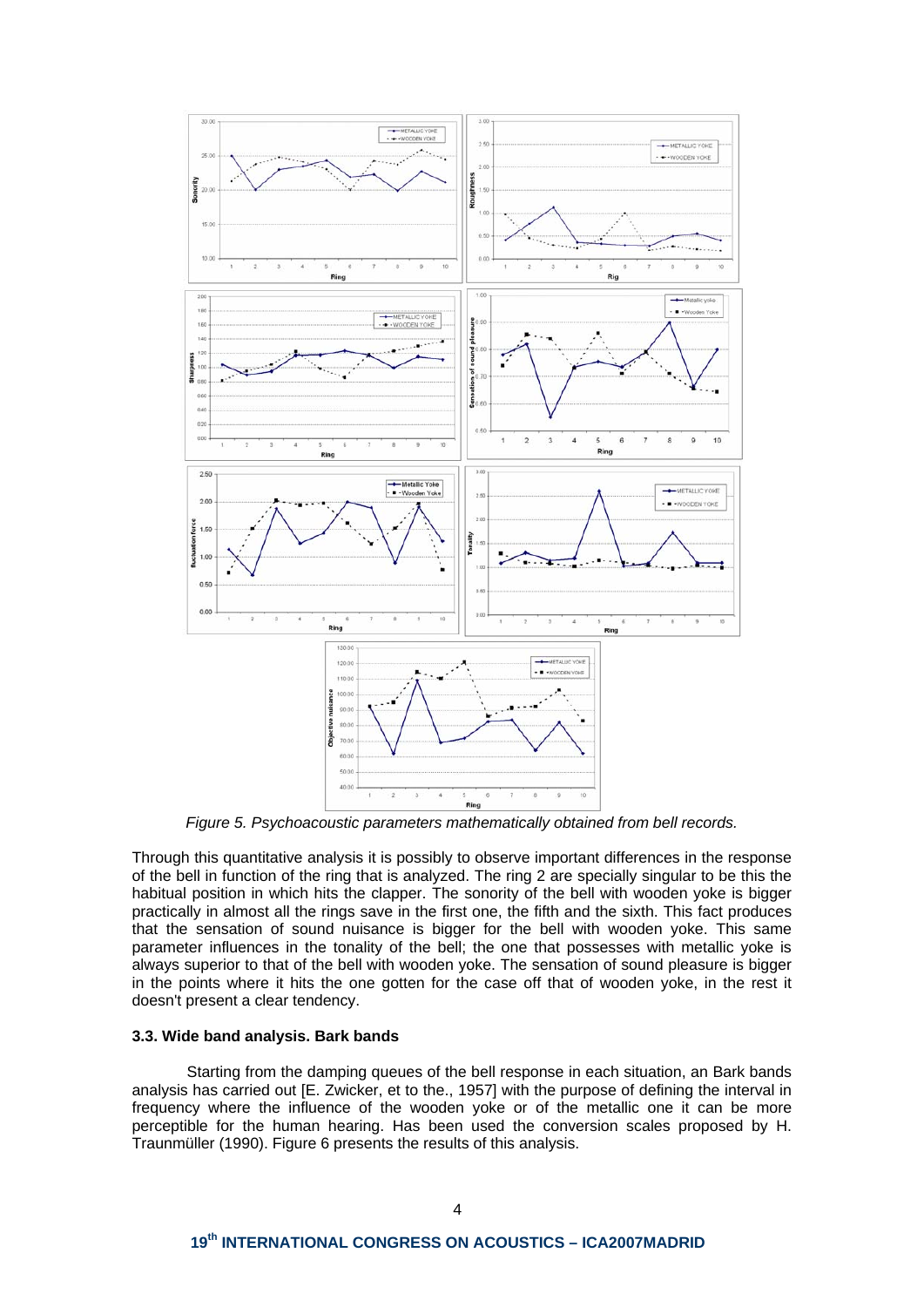

The analysis in Bark bands shows – except for the first ring and in superior rings at the sixth some very marked and differentiating tendencies of both yokes regarding the sonority. The bell with wooden yoke presents a bigger sonority in the intervals understood among ]300, 630 [Hz and ]2200-3000 [Hz. In the peculiar case of the ring 2 - position in which hits the clapper on the bell - the bell with wooden yoke possesses bigger sonority for low frequencies, prevailing practically for the whole rest of frequency the bell with metallic yoke. Through this analysis it is patent an acoustic difference between both systems of sustentation of the bell.

## **4. PSYCOACOUSTIC TEST**

The obtained values for the first two rings have been presented to a group of music professionals to evaluate the capacity of the human hearing of distinguishing the same bell with different yokes.



*Figure 8: Psychoacoustic test. (a) Personal trainer. (b) Excel test for automatic solution* 

**19th INTERNATIONAL CONGRESS ON ACOUSTICS – ICA2007MADRID**